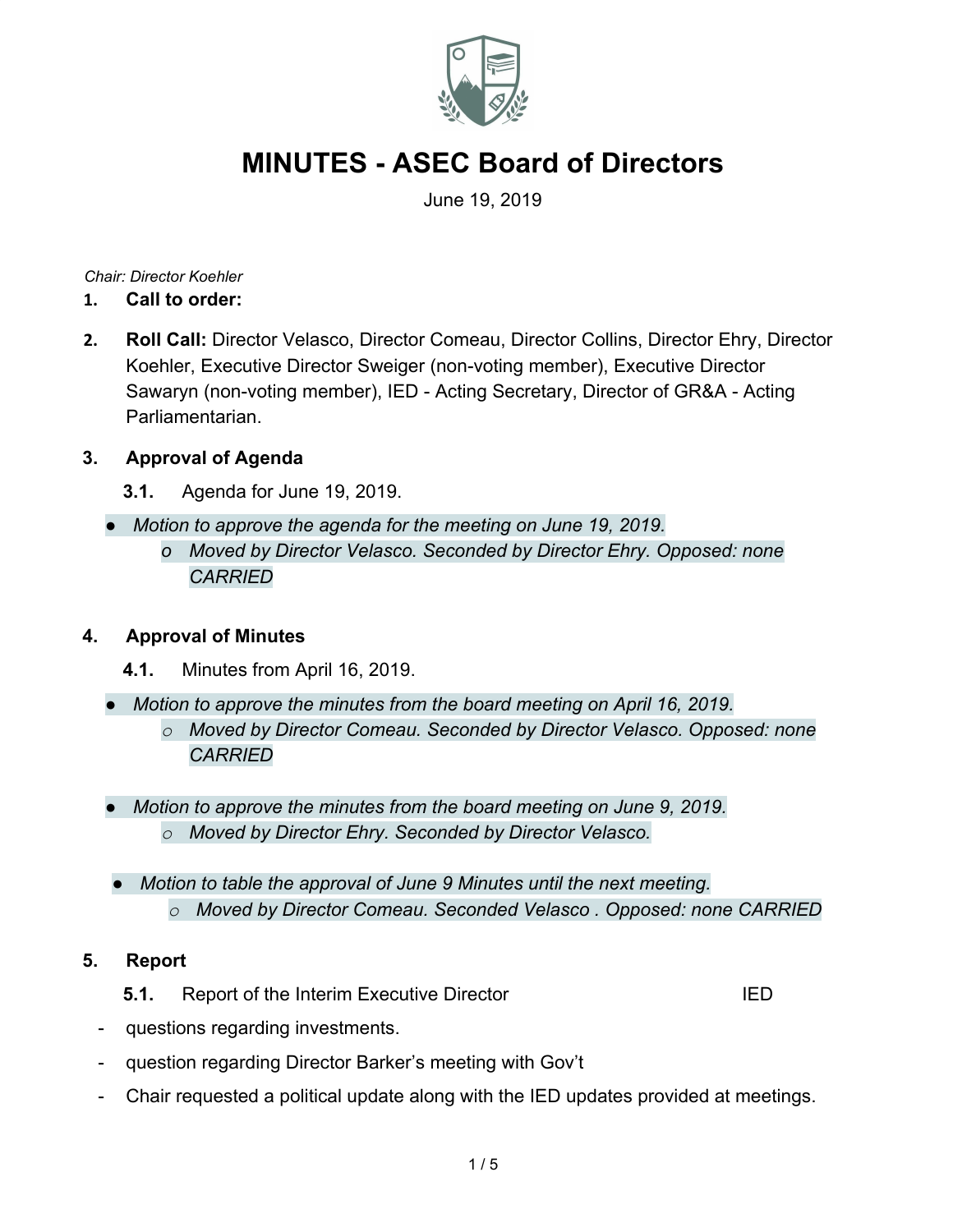

June 19, 2019

#### **6. Action Items**

| Task:              | Details:                                                                                   | Deadline:                            | <b>Assigned</b><br>to: |
|--------------------|--------------------------------------------------------------------------------------------|--------------------------------------|------------------------|
| Contact auditor    | Regarding the internally<br>restricted/unrestricted funds.<br>Desks/furniture<br>Campaigns | Upcoming board<br>meeting            | Interim ED.            |
| Contact auditor    | Investments/GICs                                                                           | August 15                            | Interim ED             |
| Northern Lakes     | Investigate the situation                                                                  | Before Goal<br>Setting<br>Conference | Interim ED             |
| New members        | Pursue new relationships                                                                   |                                      | Interim ED             |
| <b>By-election</b> | Present a proposal for the process of a<br>by-election                                     | June 21                              | ASEC home<br>office    |
| Board retreat      | - send out DoodlePoll regarding date for<br>retreat.                                       |                                      |                        |

#### **Comments**

- UASU will be doing their own thing for a year; Lethbridge college potential member? recommendation from Chair to speak to them as well.
- ED Sweiger echoed the importance of student leaders speaking to non-members - Lakeland (Vermillion, Lloyidminster).
- at Retreat (chair) member expansion strategy
- Director Comeau added context that Lakeland is more concerned with the cost as opposed to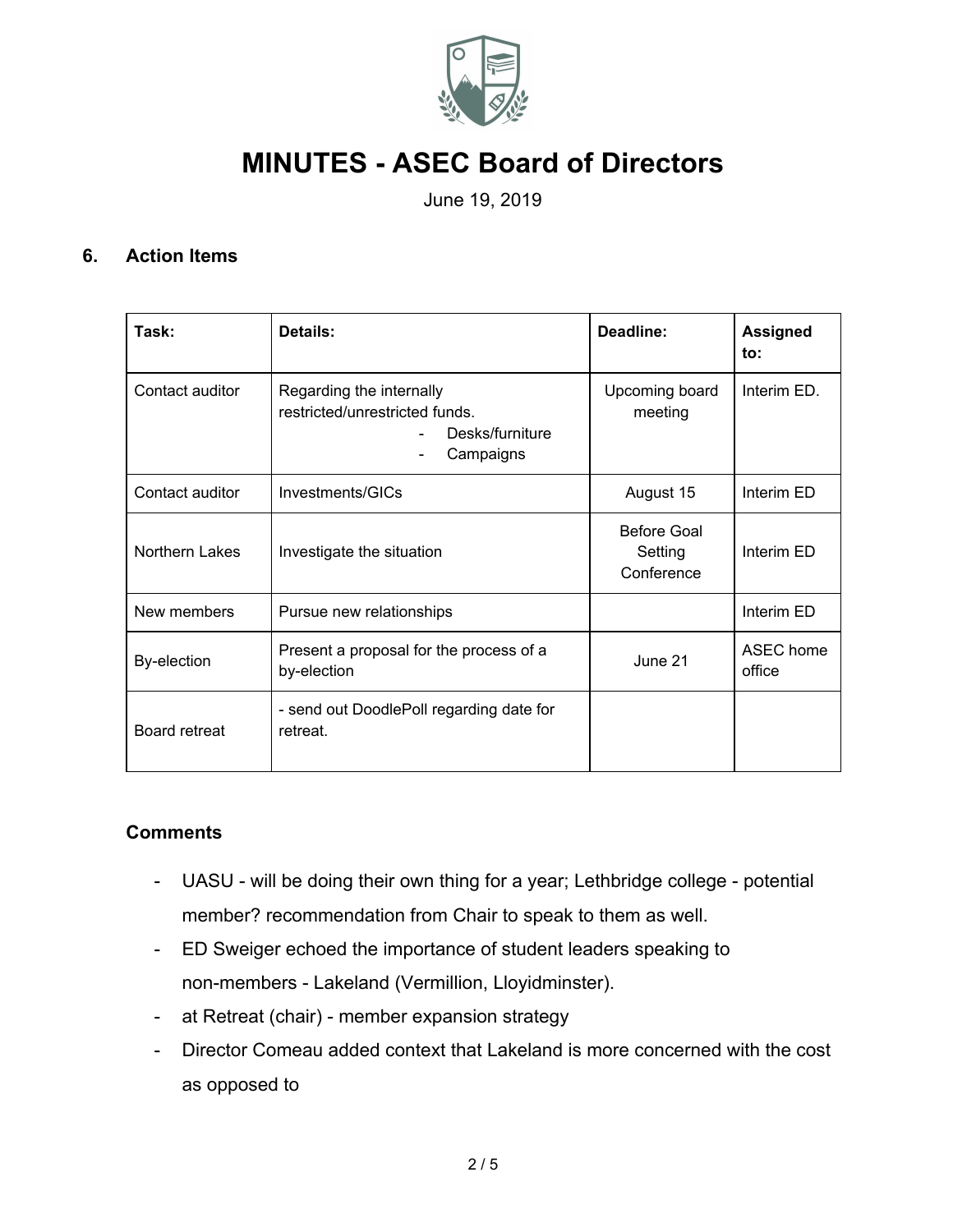

June 19, 2019

#### **7. Old Business**

### **8. Decision items**

- **8.1.** Signing Authority choosing two Directors
- *- The Board must identify which of its members will be given signing authority IED's recommendation is to select an individual who is within the Edmonton area.*
- *- Director Velasco offered.*
- *- Director Ehry offered.*
- *- ED Sawaryn*
- *● Move to approve Director Velasco, Director Ehry, and ED Sawaryn as signing authorities of the Alberta Students' Executive Council.*
	- *○ Moved by Director Comeau. Seconded by Director Collins. Opposed: none CARRIED*
- **9. New Business**

**9.1.**

**9.2.**

#### **10. Discussion Items**

- **10.1.** Membership Discussion D. Koehler
- Northern Lakes pursuing a strengthening of the relationship and focusing on how we can help encourage engagement.
- **10.2.** Intro to Gov Presentation **Board** Board
- Request to GRA Barker to debrief the Board on what the expectation is around the presentation.
	- Response: the intent of the presentation from the Gov't was to explain who we are, what we are, what we do.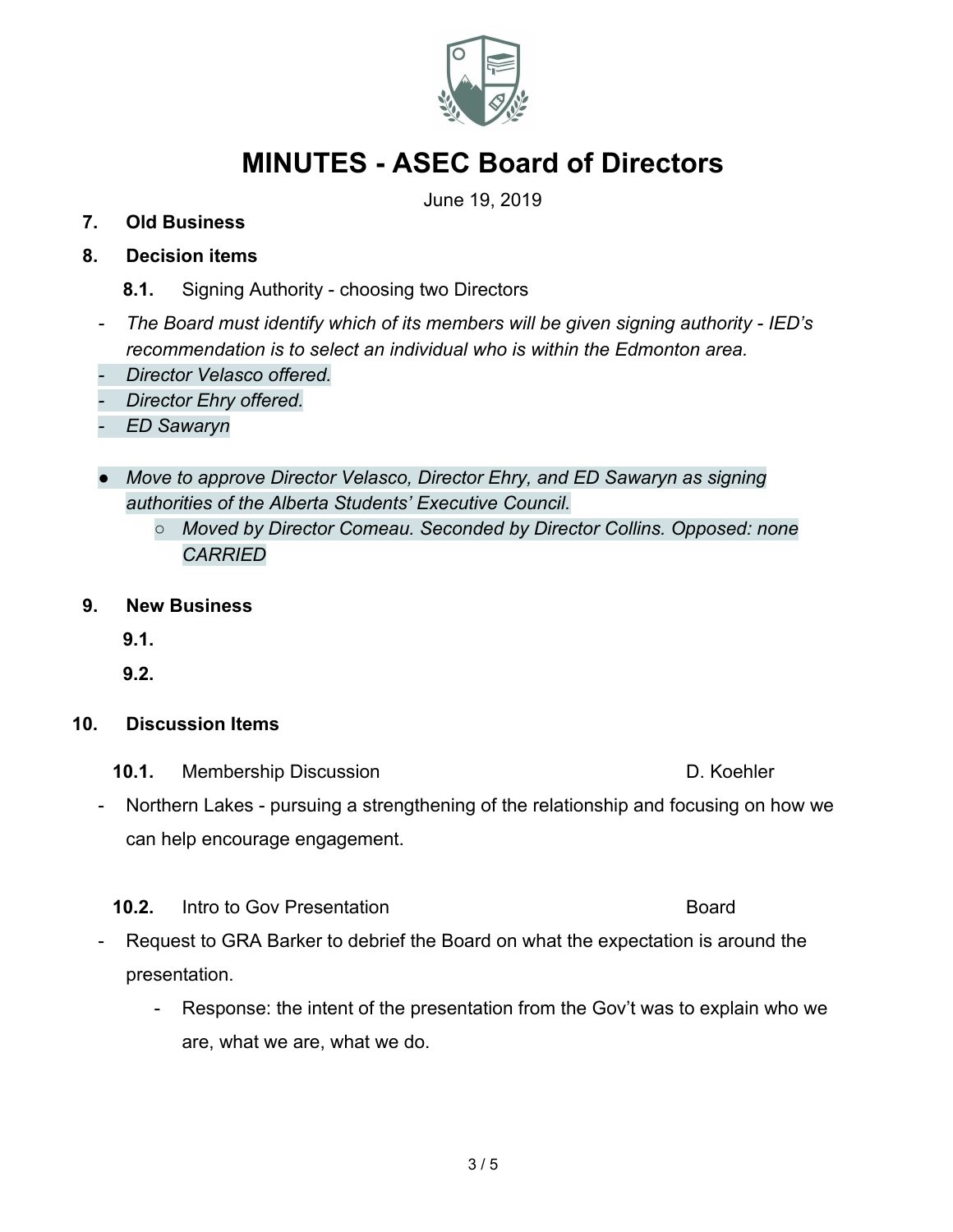4 / 5

# **MINUTES - ASEC Board of Directors**

June 19, 2019

- Discussion from chair: who should present it?

 $\rightarrow$  D. Comeau: 2 individuals collaborating in presenting might be nice, as it would represent our collaborative and diverse nature.

- Chair requested that we include in the presentation a mention of our Board of Directors.
	- **10.3.** Board Retreat Board Board Board Board Board Board Board Board Board Board Board Board Board Board Board Board Board Board Board Board Board Board Board Board Board Board Board Board Board Board Board Board Board Bo
- Chair: it's important for new ED to be in the loop, but we should keep in mind the urgency of the retreat. As such, planning should begin asap!
- D. Comeau suggested that we schedule a time in July
- D. Velasco recommended weekdays as opposed to weekends

**10.4.** abGPAC- ASEC-CAUS Chair Collaboration D. Koehler

- Important to have discussions amongst students, as such Director Koehler and Collins will be attending a meeting of the chairs and vice-chairs of the student advocacy groups in Alberta on Thursday (June 20th).
	- **10.5.** Conference Feedback **IED**
- A question was posed regarding the kind of feedback we have received from members regarding the Leadership Conference. A written version of the feedback will be provided to the Board at a future meeting.

## **11. In Camera**

- *● Motion to go in camera at .*
	- *o Moved by Director. Seconded by Director.*
- *● Motion to go out of camera at.*
	- *o Moved by Director. Seconded by Director.*
- **12. Next meeting: June 24th at 10:00 12:00 ASEC Home Office, Edmonton**